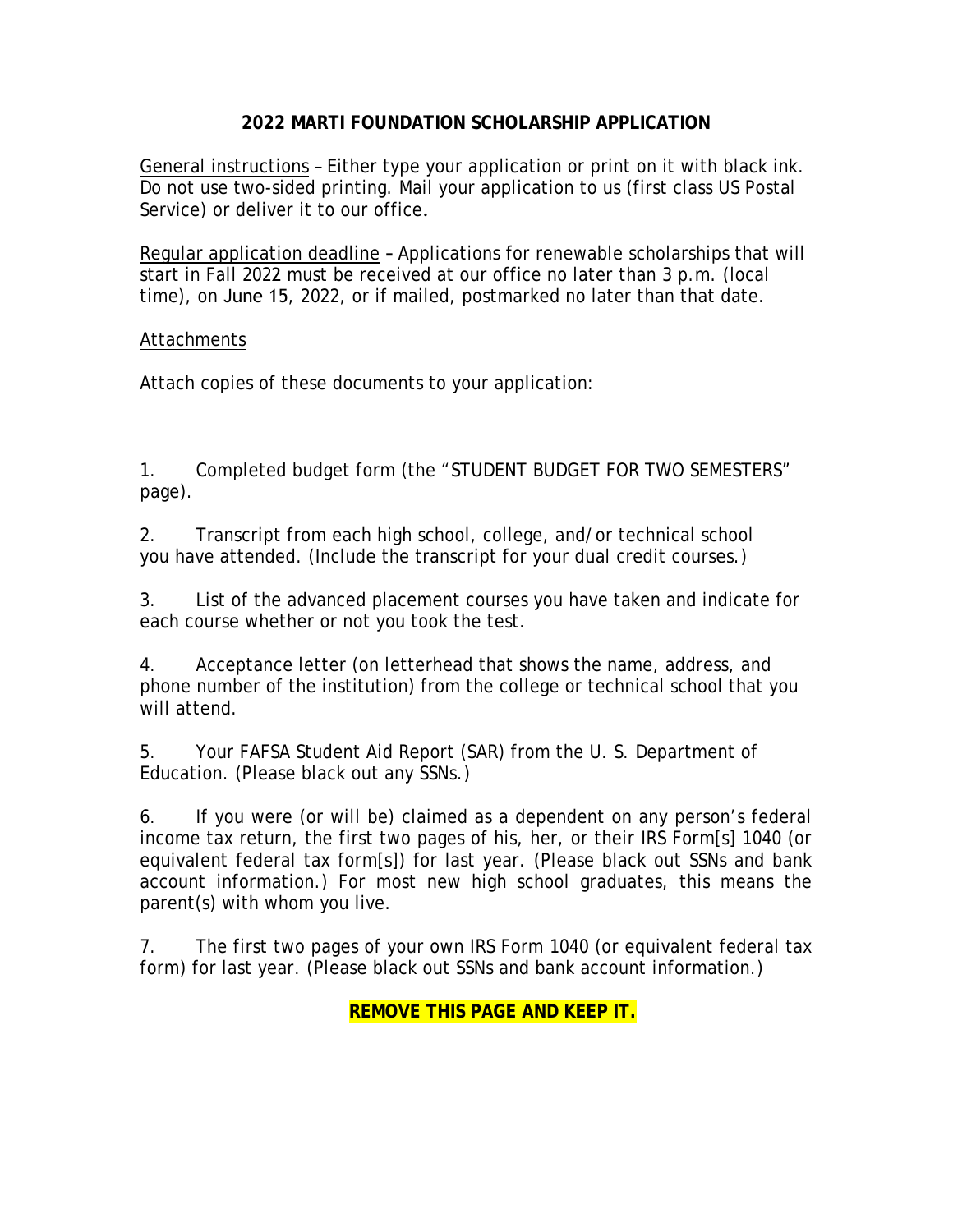Setting up your interview

For 2022 we will not be conducting in-person interviews. If we deem it necessary to meet with an applicant, we will reach out and schedule a meeting.

Useful URLs include:

File for FASFA at www.fasfa.gov.

For Hill College students: Apply for scholarships to Hill College online at www.hillcollege.edu. (You may be able to go directly to hillcollege.edu/students/scholarships; if that doesn't work, from the college's home page try Apply  $\rightarrow$  Scholarships  $\rightarrow$  Hill College Scholarship Application). The window for applying should be open from early February through late May.

Check to see if you are eligible for Hazlewood Exemption benefits (for military veterans and their children) at www.collegeforalltexans.com/apps/financialaid/tofa2.cfm?ID=579.

Useful budget information: Your own school's web site may be best. As an alternative, you could try www.bigfuture.collegeboard.org. (Search for your school and look for "Paying.")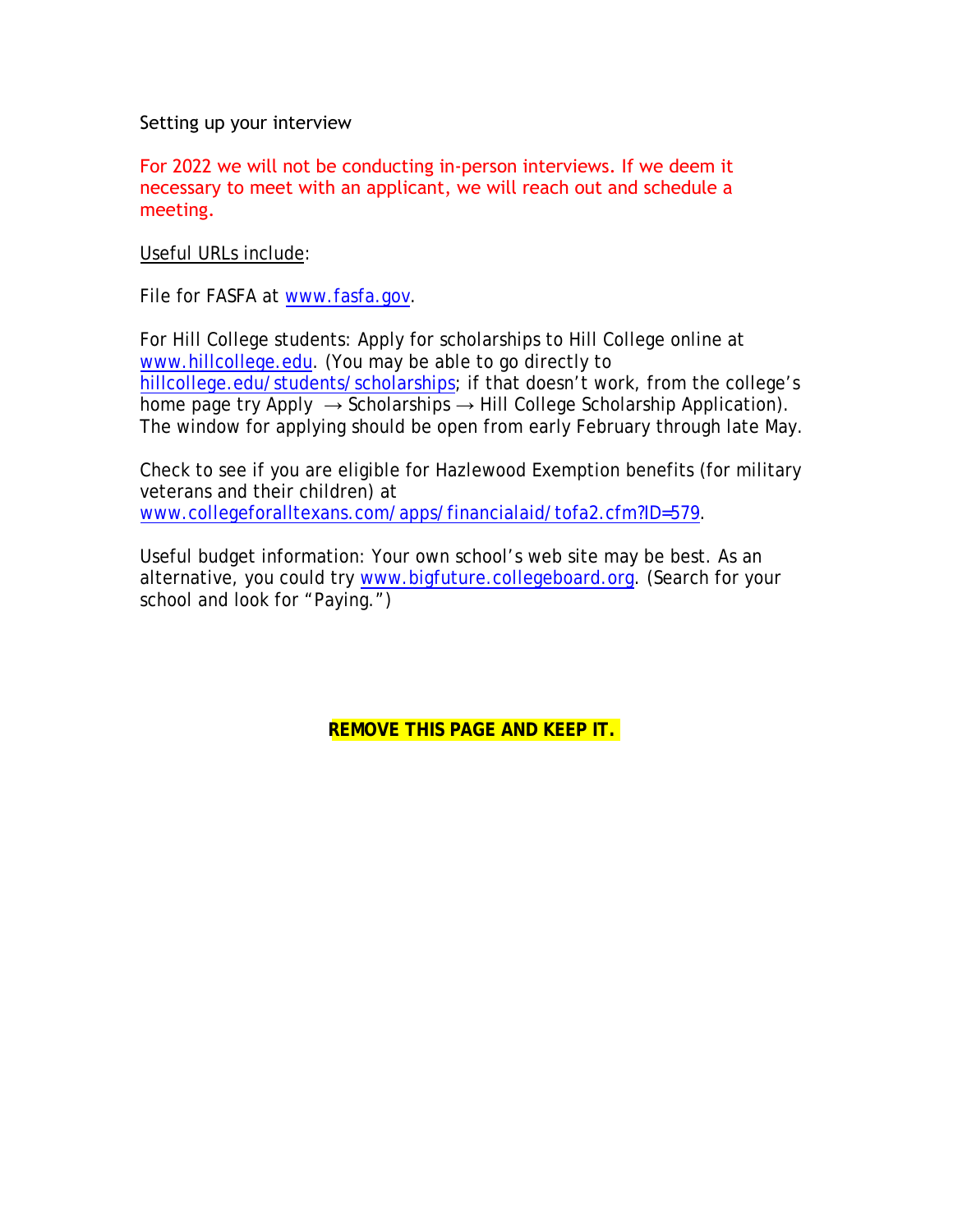#### **CHECKLIST FOR MARTI FOUNDATION SCHOLARSHIP APPLICATION**

\_\_\_\_\_ Signed and dated Marti Foundation Scholarship Application form. Include your completed:

\_\_\_\_\_ Student budget form. (When you come to your interview with us, please be prepared to discuss it with us and to tell us about any significant changes.)

\_\_\_\_\_ (i) Copy of your most recent high school transcript. (ii) Copy of your transcript from each college or technical school you have attended (including dual credit courses), if any. (iii) List of advanced placement courses you have completed, with test scores if you have them.

\_\_\_\_\_ Copy of your acceptance letter from the college or technical school that you will attend in Fall 2022.

Copy of your FAFSA Student Aid Report (SAR) from the U. S. Department of Education. (Please black out any SSNs.)

\_\_\_\_\_ If you were (or will be) claimed as a dependent on any person's federal income tax return, the first two pages of his, her, or their IRS Form[s] 1040 (or equivalent federal tax form[s]) for last year. (Please black out all SSNs, any financial account numbers, and any tax preparers' EINs.)

The first two pages of your own IRS Form 1040 (or equivalent federal tax form) for last year if you filed. (Please black out SSNs, *etc*.)

#### **ALSO**

Are you applying to the correct organization? (Hill College students should apply for financial help to Hill College at its website instead of to us.)

Have you checked to see if you are eligible for Hazlewood Exemption benefits?

\_\_\_\_\_ Bring a recent picture of yourself to the interview for our files. Make sure your name is printed on it.

\_\_\_\_\_ If you do receive a Marti Foundation scholarship award, you will be required to provide us a completed IRS Form W-9 before we can give you a check.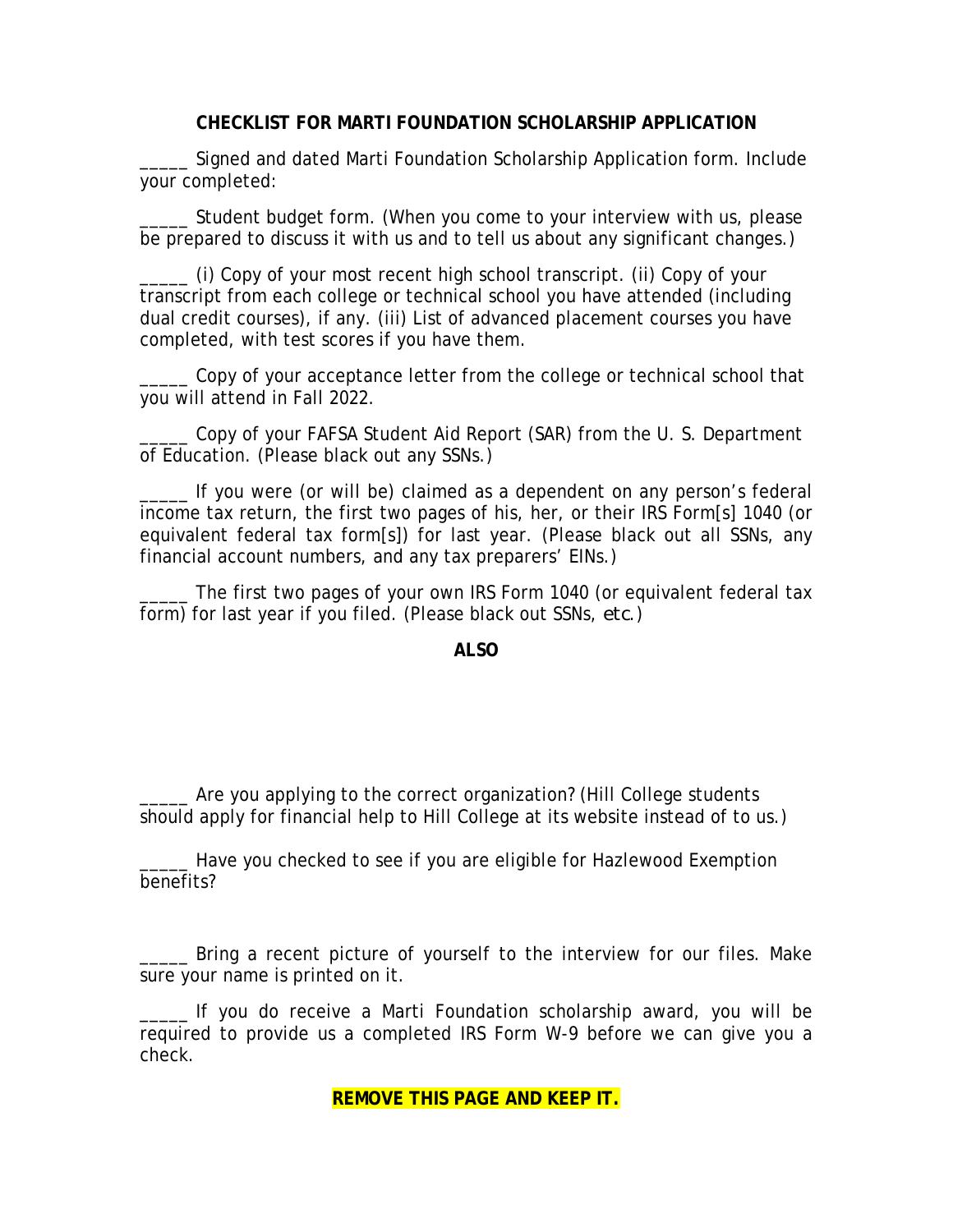## **2022 MARTI FOUNDATION SCHOLARSHIP APPLICATION**

**Print (with black ink) or type.**

# **Personal information**

| Birth date:                                                                                                          |  |  |  |  |
|----------------------------------------------------------------------------------------------------------------------|--|--|--|--|
| Mailing address (with city, state, and zip):                                                                         |  |  |  |  |
|                                                                                                                      |  |  |  |  |
|                                                                                                                      |  |  |  |  |
|                                                                                                                      |  |  |  |  |
| Briefly describe your employment experience. If you are currently employed,<br>include your employer and occupation: |  |  |  |  |
|                                                                                                                      |  |  |  |  |
| List the high school and any colleges or technical schools you have attended:                                        |  |  |  |  |
| List your high school and college honors, awards, organizations, etc:                                                |  |  |  |  |
|                                                                                                                      |  |  |  |  |
| College or technical school you will attend (Include city and state):                                                |  |  |  |  |
| Starting date: _________________ Anticipated field of study: ___________________                                     |  |  |  |  |
| Anticipated career: ____________________Alternative career: ____________________                                     |  |  |  |  |
| <b>Financial information</b>                                                                                         |  |  |  |  |
|                                                                                                                      |  |  |  |  |
|                                                                                                                      |  |  |  |  |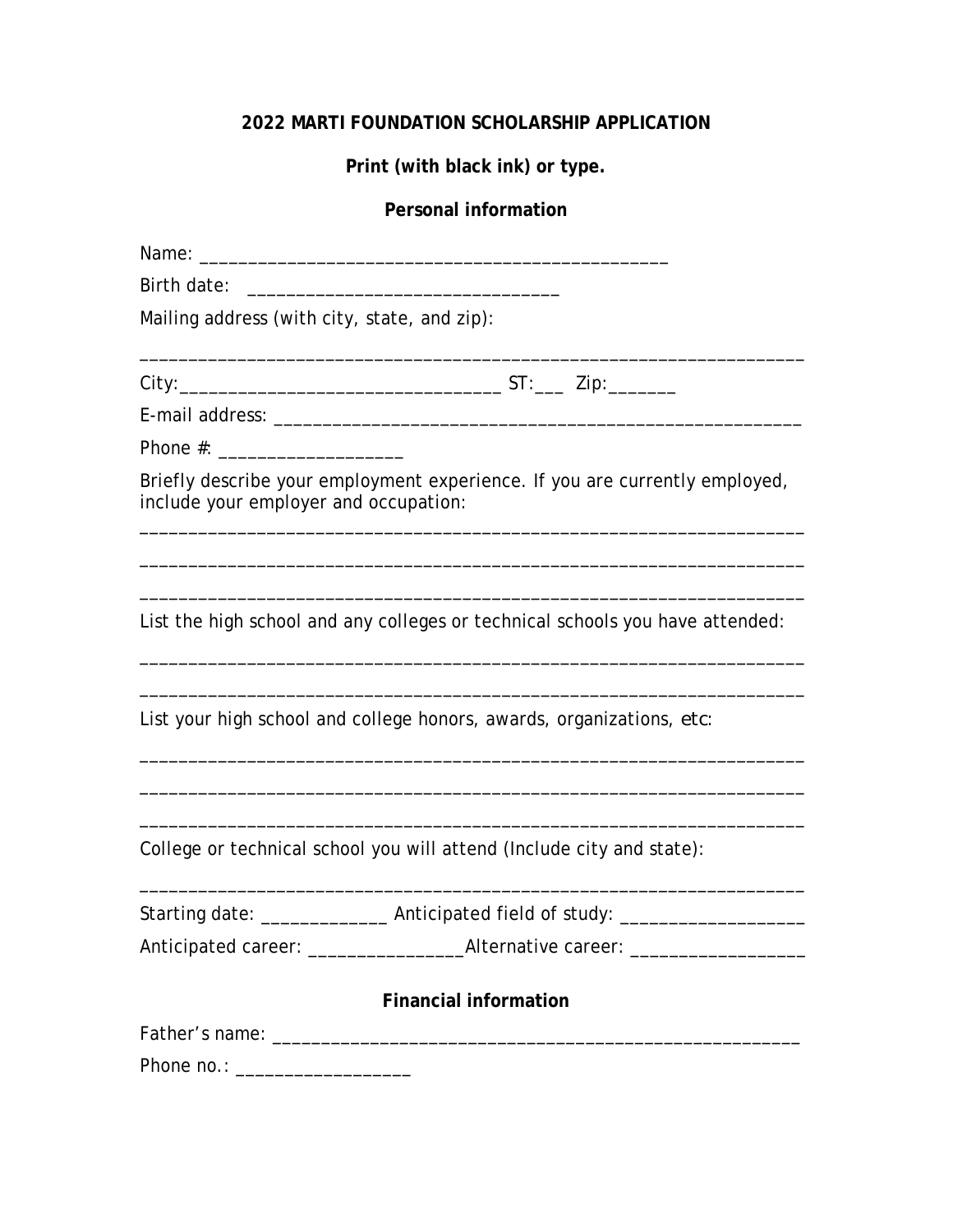Mailing address (with city, state, and zip):

|                                               | Employer: _____________________________ Occupation: ____________________________                                                                                                                                                   |
|-----------------------------------------------|------------------------------------------------------------------------------------------------------------------------------------------------------------------------------------------------------------------------------------|
|                                               |                                                                                                                                                                                                                                    |
| Phone no.: ___________________                |                                                                                                                                                                                                                                    |
| Mailing address (with city, state, and zip):  |                                                                                                                                                                                                                                    |
|                                               |                                                                                                                                                                                                                                    |
|                                               |                                                                                                                                                                                                                                    |
|                                               |                                                                                                                                                                                                                                    |
|                                               |                                                                                                                                                                                                                                    |
|                                               | (If you rely on some other adult for your support, please provide similar<br>information about that adult and indicate the relationship.)                                                                                          |
| Have you completed the FAFSA? (Y/N) ____      | Have you applied for any other student financial aid? (Y/N) ___ Briefly<br>describe the types and amounts of scholarships and grants you anticipate:                                                                               |
| applied for and the number of hours per week. | Will you work for pay next semester? ________ If so, indicate the job desired or                                                                                                                                                   |
|                                               | What does your college estimate its "cost of attendance" will be for Fall 2022                                                                                                                                                     |
| any significant changes to your budget.       | Complete our "Student Budget for Two Semesters" form and include it with<br>your application. When you come to your interview with us, be prepared to<br>discuss your expected expenses, grants, scholarships, and pay, as well as |
|                                               | Briefly describe any unusual financial circumstances that affect your family's                                                                                                                                                     |
|                                               |                                                                                                                                                                                                                                    |
|                                               | Are you a veteran of the U.S. Armed Forces? _____ Is/was any of your parents                                                                                                                                                       |
| or your spouse a veteran? _____               |                                                                                                                                                                                                                                    |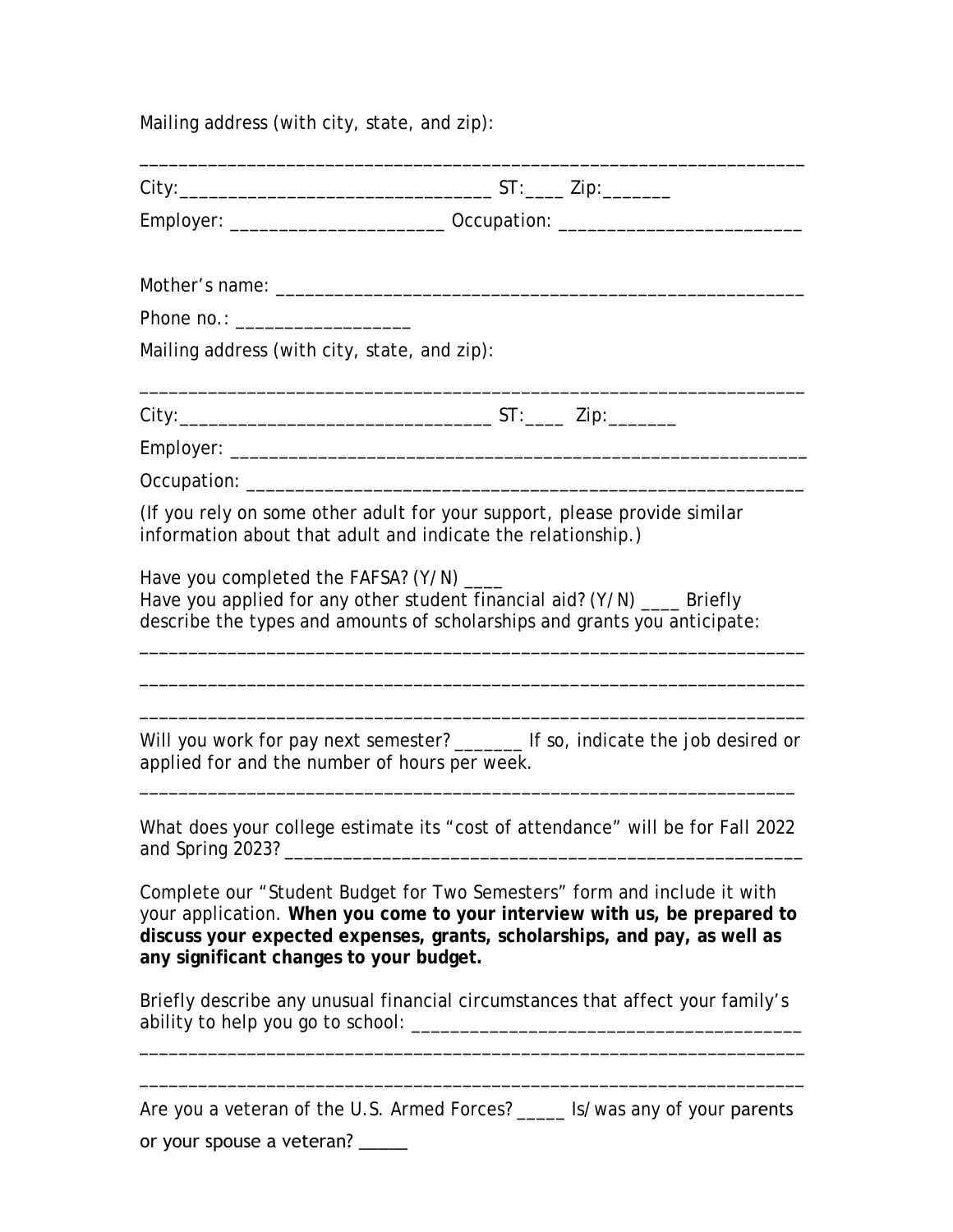If so, please find out whether or not you are eligible for the Hazlewood Exemption educational benefit for Texas veterans.

### **General information**

Briefly explain your academic goals and how achieving them will enable you to pursue your personal goals in life.

\_\_\_\_\_\_\_\_\_\_\_\_\_\_\_\_\_\_\_\_\_\_\_\_\_\_\_\_\_\_\_\_\_\_\_\_\_\_\_\_\_\_\_\_\_\_\_\_\_\_\_\_\_\_\_\_\_\_\_\_\_\_\_\_\_\_\_\_

\_\_\_\_\_\_\_\_\_\_\_\_\_\_\_\_\_\_\_\_\_\_\_\_\_\_\_\_\_\_\_\_\_\_\_\_\_\_\_\_\_\_\_\_\_\_\_\_\_\_\_\_\_\_\_\_\_\_\_\_\_\_\_\_\_\_\_\_

\_\_\_\_\_\_\_\_\_\_\_\_\_\_\_\_\_\_\_\_\_\_\_\_\_\_\_\_\_\_\_\_\_\_\_\_\_\_\_\_\_\_\_\_\_\_\_\_\_\_\_\_\_\_\_\_\_\_\_\_\_\_\_\_\_\_\_\_

Best adult for us to get in touch with if we ever have any trouble reaching you:

Name: example a set of the Phone nos.:  $\blacksquare$ 

Email addresses: \_\_\_\_\_\_\_\_\_\_\_\_\_\_\_\_\_\_\_\_\_\_\_\_\_\_\_\_\_\_\_\_\_\_\_\_\_\_\_\_\_\_\_\_\_\_\_\_\_\_\_\_\_

### **Certification**

**I certify that the information on this application for a Marti Foundation scholarship is true and correct to the best of my knowledge, and that the attachments are true and correct copies of the originals (except for redacting SSNs, EINs, and bank account routing numbers).** 

**I agree to turn in grades and Student Semester Reports within 30 days after every semester, and to come to the Marti Foundation office for a conference if the Marti Foundation so requests.**

Signature: \_\_\_\_\_\_\_\_\_\_\_\_\_\_\_\_\_\_\_\_\_\_\_\_\_\_\_\_\_\_\_\_\_\_\_\_\_\_\_\_\_\_\_

Date:

This application is due at the Marti Foundation, 501 W Chambers St., Cleburne Texas 76033, by 3 p.m. (local time) on June 15, 2022 (or if mailed, postmarked by June 15, 2022).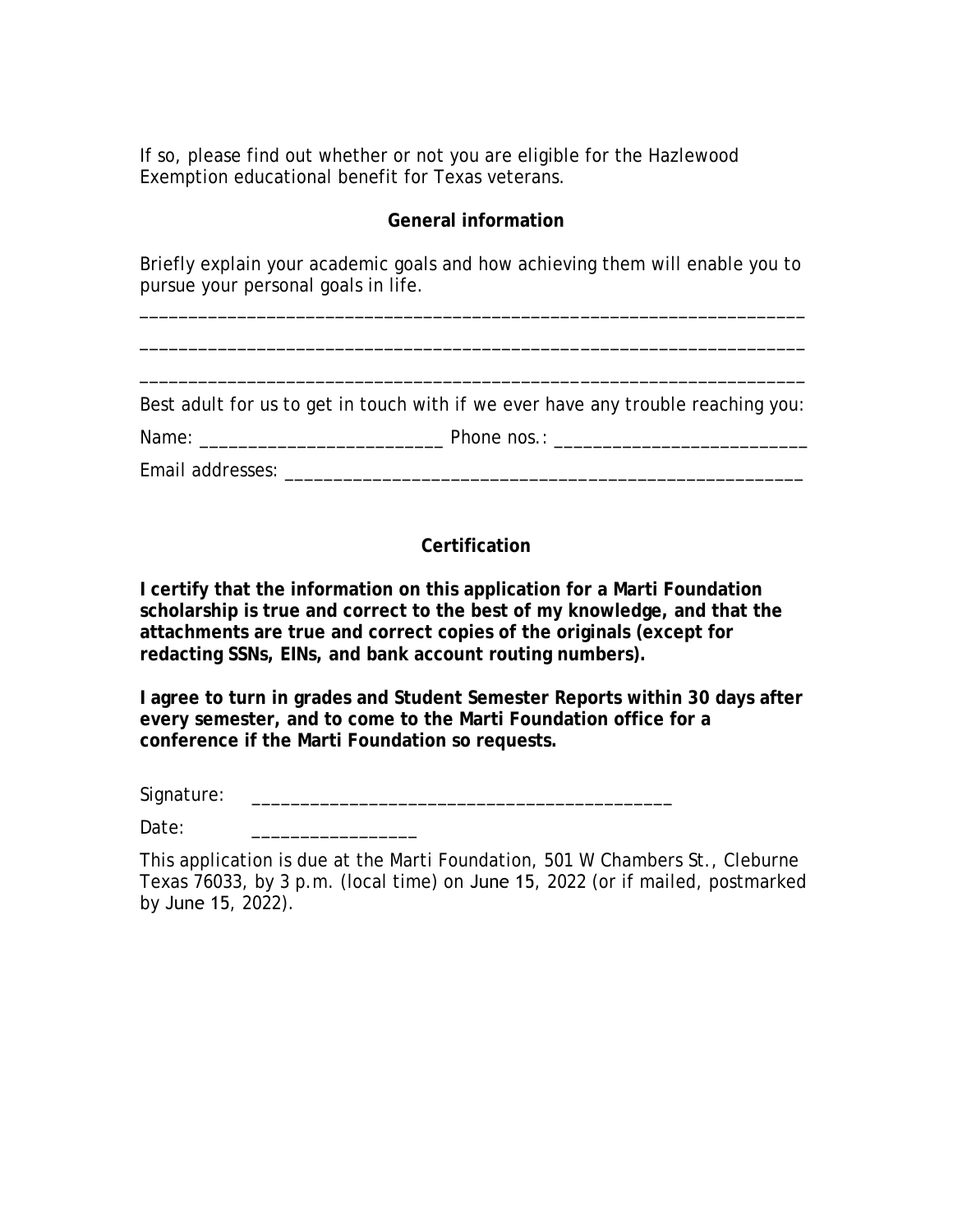# **STUDENT BUDGET FOR TWO SEMESTERS**

| Tuition and required fees ("sticker<br>price") for two semesters at your<br>school                                                        | \$            |
|-------------------------------------------------------------------------------------------------------------------------------------------|---------------|
| Housing (including utilities, if off-                                                                                                     |               |
| campus)                                                                                                                                   | \$            |
| Food                                                                                                                                      | \$            |
| Transportation (If by personal car,<br>include insurance and parking<br>permits as well as note payments,<br>gas, maintenance, etc.)      | \$            |
| Medical / dental (including health<br>insurance)                                                                                          | \$            |
| Books and school supplies                                                                                                                 | \$            |
| Computer (including software and<br>supplies)                                                                                             | \$            |
| Internet access, phone                                                                                                                    | \$            |
| Clothing and personal products                                                                                                            | \$            |
| Laundry                                                                                                                                   |               |
| Entertainment (including sports<br>passes and eating out)<br>Other:                                                                       | \$            |
|                                                                                                                                           | \$            |
| Total estimated expenses<br>Less:<br>Financial aid grants and<br>scholarships awarded to you by<br>your college. DO NOT INCLUDE<br>LOANS. | \$<br>\$0     |
| Net pay from part-time work                                                                                                               | \$            |
| List other scholarships and grants.<br>DO NOT INCLUDE LOANS.                                                                              |               |
|                                                                                                                                           |               |
|                                                                                                                                           | \$            |
|                                                                                                                                           | \$            |
| Total available from grants,<br>scholarships, and part-time work                                                                          | $\sqrt[6]{0}$ |
| Subtract to estimate funds still<br>needed                                                                                                | $\sqrt{s}$ 0  |

**Student Budget Form**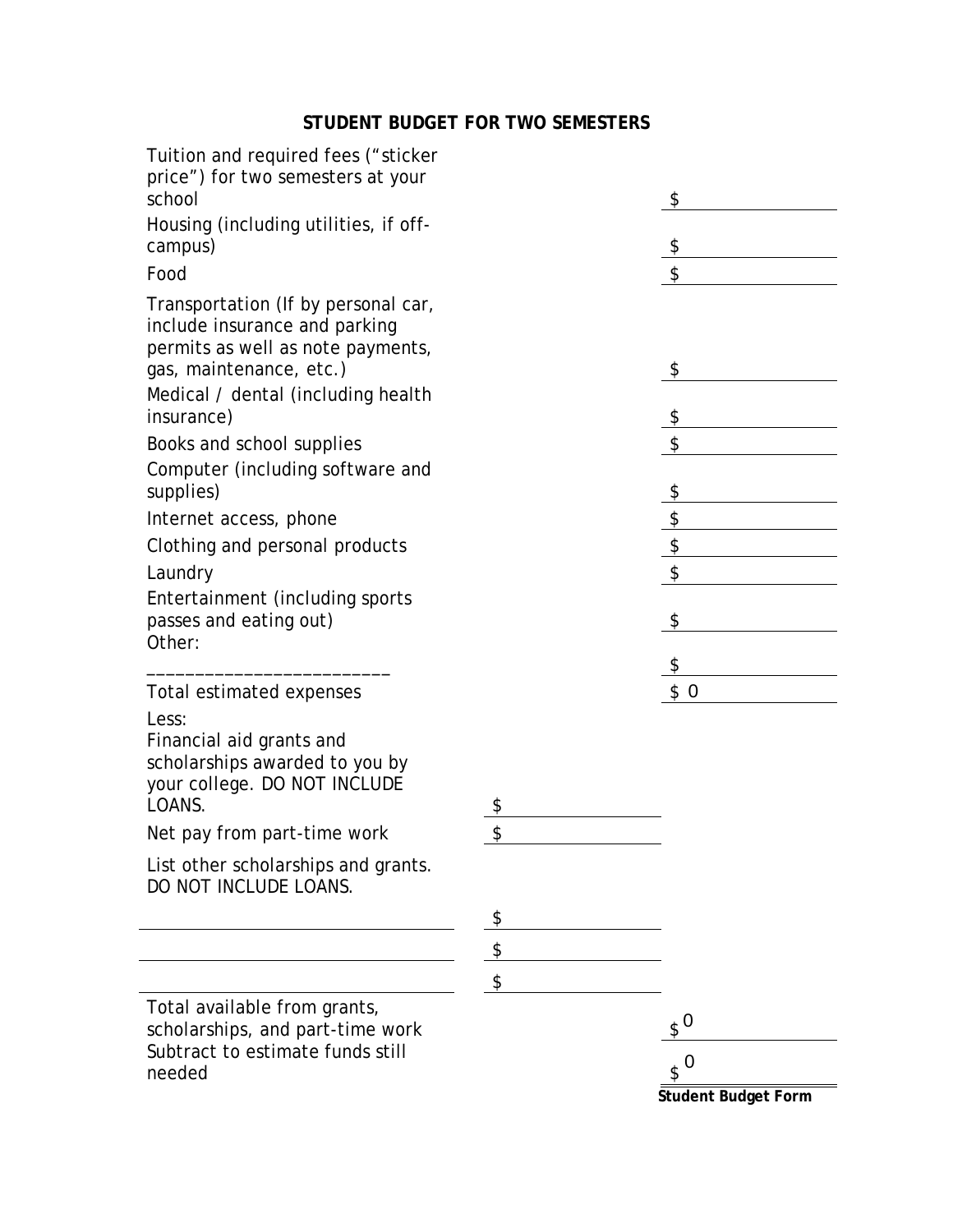### **ABOUT YOUR APPLICATION FORM**

The Marti Foundation expects you to spend some time and effort to find the information you need to complete our application and budget forms.

We expect you to file the FAFSA (Free Application for Federal Student Aid) to get the U.S. Dept. of Education SAR. (However, unlike some other scholarship organizations, we do not require that you qualify for a Pell grant.) If there is any reason that you cannot file for FAFSA, please let us know as soon as possible; please do not wait until your interview.

For the student budget form, you should be able to get estimates for many of the items from your school's website.

If you, either of your parents, or your spouse is (or was) a military veteran, look into the Hazlewood Exemption before you apply to us.

We invite students who have attended Hill College and are ready to go on to their four-year colleges to apply to us. However, students who plan to attend Hill College this year and/or next spring need to apply to Hill College itself (through its website) or to other local scholarship organizations.

### **ABOUT ACADEMIC SUCCESS IN COLLEGE**

College instructors expect their students to put in a great deal of work outside the classroom -- as well as to attend every class, participate in discussions, take good notes, put effort into assignments (and turn them in on time), and be well prepared and thinking clearly for exams. For every hour spent in class, most instructors expect students to spend two to three hours outside of class studying, doing homework, preparing projects and reports, *etc*. **This is a tremendous change from most high school courses, even dual credit and advanced placement courses.** Learning everything that is presented in class is necessary, but it is not enough!

We consider an undergraduate student who completes at least fourteen academic credit hours per semester to be a full-time student because, if the student is doing it properly, it is at least a 50 to 60 hour per week job. (We encourage students to limit outside employment to 20 hours per week.) If you plan to ever take fewer than 14 hours, let us know in advance of that semester.

Make friends in class who will take notes for you in case you have to miss a class. Your instructor may be the one person in the classroom who isn't taking notes.